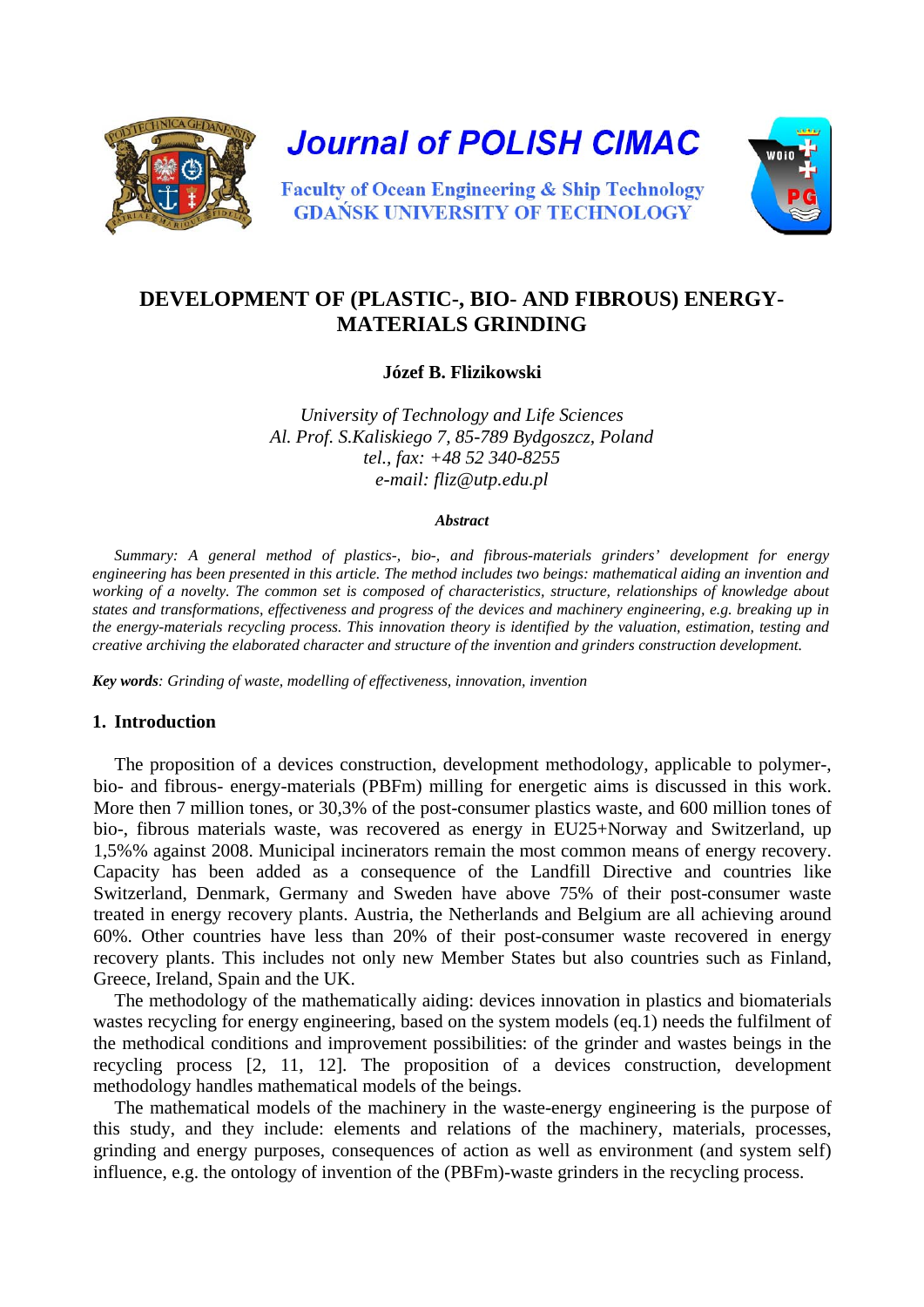#### **2. Method of grinding development**

The development of the devices and machinery design-construction in the innovation of the energy wastes engineering depends on an environment and system knowledge. The eco-energy development of grinding special system is carried on methodically, on the basis of the operation mathematical model [4].

The versatile equation including all the novelty beings in the operating systems, from idea till elimination, has the form:

$$
L(\bar{H}, \bar{E}, \bar{R}, \Theta, t) = R(s, \bar{z}, \Theta, t - t_0),
$$
 (1)

where:

\_

\_  $H$  - performance, operation, functioning, working, action characteristics as output quantities (efficiency),

 $\bar{E}$  - inner elements ((nS) construction) and outer elements (ready markets),

\_  $\overline{R}$  - connections between/of elements (relations, reactions, correlations of machine, waste, environment and others system elements),

 $\Theta$ –,  $(t_1 - t_0)$  – time,

*s*- intentional control of environment; acting-, information- and logistic system,

\_ *z* - disturbances.

The left side of equation (1) (model) describes the properties of the devices, of the waste processing and product engineering, their features of physical nature that is adequate for the given action class in environment. These properties depend on the elements  $E_1$ ,  $E_2$ , ...,  $E_m$ , on connections, relation between these elements  $R_1, R_2, ..., R_n$  and they are functions of  $\Theta$  and *t* (of the action and dynamical process time). The unknowns are the elements and relations of the set of energy characteristics *H* as output quantities, on which depends the evaluation of the innovation values of the idea, technology of the general efficiency of human, technical, energy-material, controlling action  $P_d(t)$  and impact – also on generation of further novelties (inclusive of those from a PBF waste materials):

$$
H=P_{d}\left(t\right)
$$

The right side of equation (1) is a description of the inner and outer interference. It may depend on

a form of the wilful action – control by means of the signals from the set  $s$ *s* (computer aided, actively), of the interaction: reciprocal action of the sets: waste, material – grinding and thermo process – system and technical conditions – environment - …objective; of the tension action – action of tensions (connected with potential difference), that causes compensatory processes (e.g. on a financial market); it may also occur as a disturbance of the system action

expressed by  $\overline{z}$ , or as consumption, state transformations in time.

#### **Action characteristics - models**

According to designation, the functional PBF-waste recycling for energy engineering spheres as technical system – is the whole of its external operating possibility:

 $P^L(t)$ 

 $P^{S}(t)$ .

- human potential
- technical potential  $P^{T}(t)$ ,
- energy material (PBF-waste) potential  $P^{E}(t)$ ,
- controlling potential

Function of operating potential:

$$
P_d(t) = \Phi[P^L(t), P^T(t), P^E(t), P^S(t)],
$$
\n(2)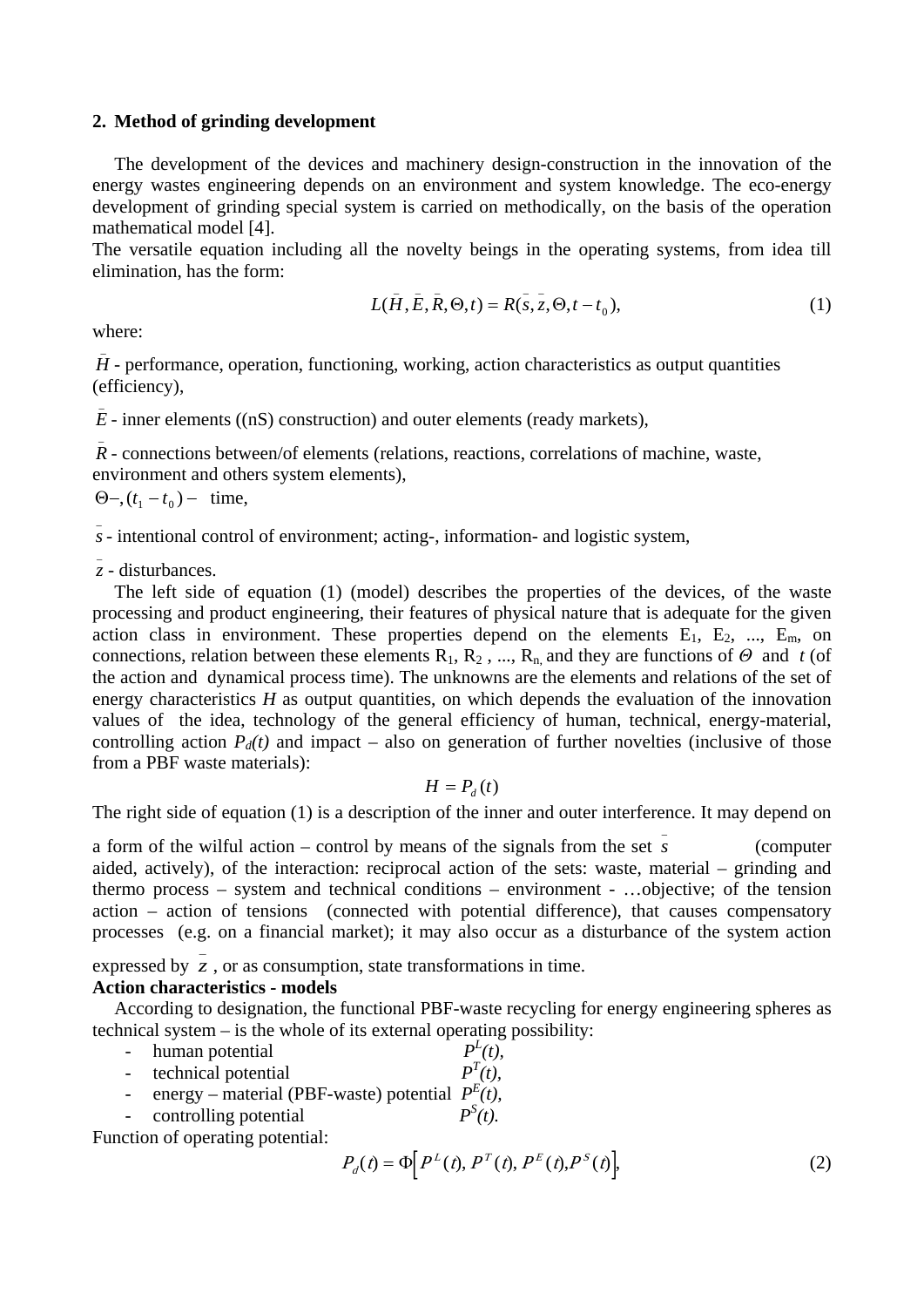The following ones belong to indicators describing the operating potential (the description is limited to controlling potential exclusively, as the basic concept tool of designer's activity):

- temporary course of real executive possibilities,  $\pi_d(t)$
- volume of operation used actively, usefully  $M_d(t)$
- theoretical possibilities and operations needs,  $\varepsilon$ ,

and especially:

$$
P_d(t) = \pi_d(t) \cdot M_d(t) \cdot \varepsilon,\tag{3}
$$

Operating (energy) environmental-system potential model - equation in the period  $(t_0,T)$ :

$$
P_d(T) = P_d(t_o) - \int_{t_o}^{T} p_d^E(t)dt - \int_{t_o}^{T} p_d^L(t)dt + \int_{t_o}^{T} p_d^R(t)dt,
$$
\n(4)

where:

 $P_d(t_o)$  - initial operating potential,

 $p_d^E(t)$  - density of effectively used stream of potential,

 $p_d^L(t)$  - density of lost stream of potential,

 $p_d^R(t)$  - density of recovered (or obtained from the environment) stream of potential.

Taking energetically PBF-waste grinding for energy engineering aims into account we obtain:

$$
P_{em}(T) = P_{em}(t_o) - \int_{t_o}^{T} P_{em}^{E}(t)dt - \int_{t_o}^{T} P_{em}^{L}(t)dt + \int_{t_o}^{T} P_{em}^{R}(t)dt,
$$
\n(4a)

where:

*P<sub>em</sub>*( $t_o$ ) − initial energy-material potential (*e-m*) of PBF-waste grinding system,

 $p_{em}^{E}(t)$  – flux density of effectively used *e-m* raw, PBF-waste potential,

 $p_{em}^{L}(t)$  – flux density of wasted and lost *e-m* PBF-waste potential,

 $p_{em}^{R}(t)$  – flux density of *e-m* recreated potential, (or only retrieved from environment).

For design-construction development of grinder, the energy consumption, in technical system of PBF-waste grinding is represented as design-estimator and was calculated using the formula:

$$
E_R = \frac{P_R v_R t}{\eta_S \eta_P} \tag{5}
$$

where:

 $E_R$  - energy consumption of grinding by machine,  $kJ \cdot kg^{-1}$ ;

 $P_R$  - load exerted on the material by the grinding force, N;

 $v_R$  - grinding velocity (the linear edge velocity), m·s<sup>-1</sup>;

 $t'$  - cycle time for disintegration of the material mass,  $s \cdot kg^{-1}$ ;

 $\eta_s$ -,  $\eta_p$ - denote the efficiency of the motor and transmission, respectively, -.

This relation, like others found in the literature so far, does not take account of the specific characteristics of grinding in the case of recycling, arising from the objective of increasing the multiplicity of reuse of materials.

In the case of analysis of the overall effectiveness of multi discs grinding we employed the model [6, 7, 13]:  $\mathcal{L}$  ) and  $\mathcal{L}$ 

$$
e_r = \frac{(\eta_{q-s} - \eta_o) \cdot E_{brutto} \cdot \eta_s \cdot \eta_p}{(k_j \cdot v_r + \tau_{q-s} \cdot A_{q-s} + \varepsilon \cdot A_{q-s} \cdot v_r^2) \cdot v_r \cdot t},
$$
(6)

whereas in the case of special analysis - with the aim of modernization and development of the design of multi-disk PBF-waste shredders operating on the quasi-cutting principle - we employed a model representing an object-oriented relationship [11, 12, 14]: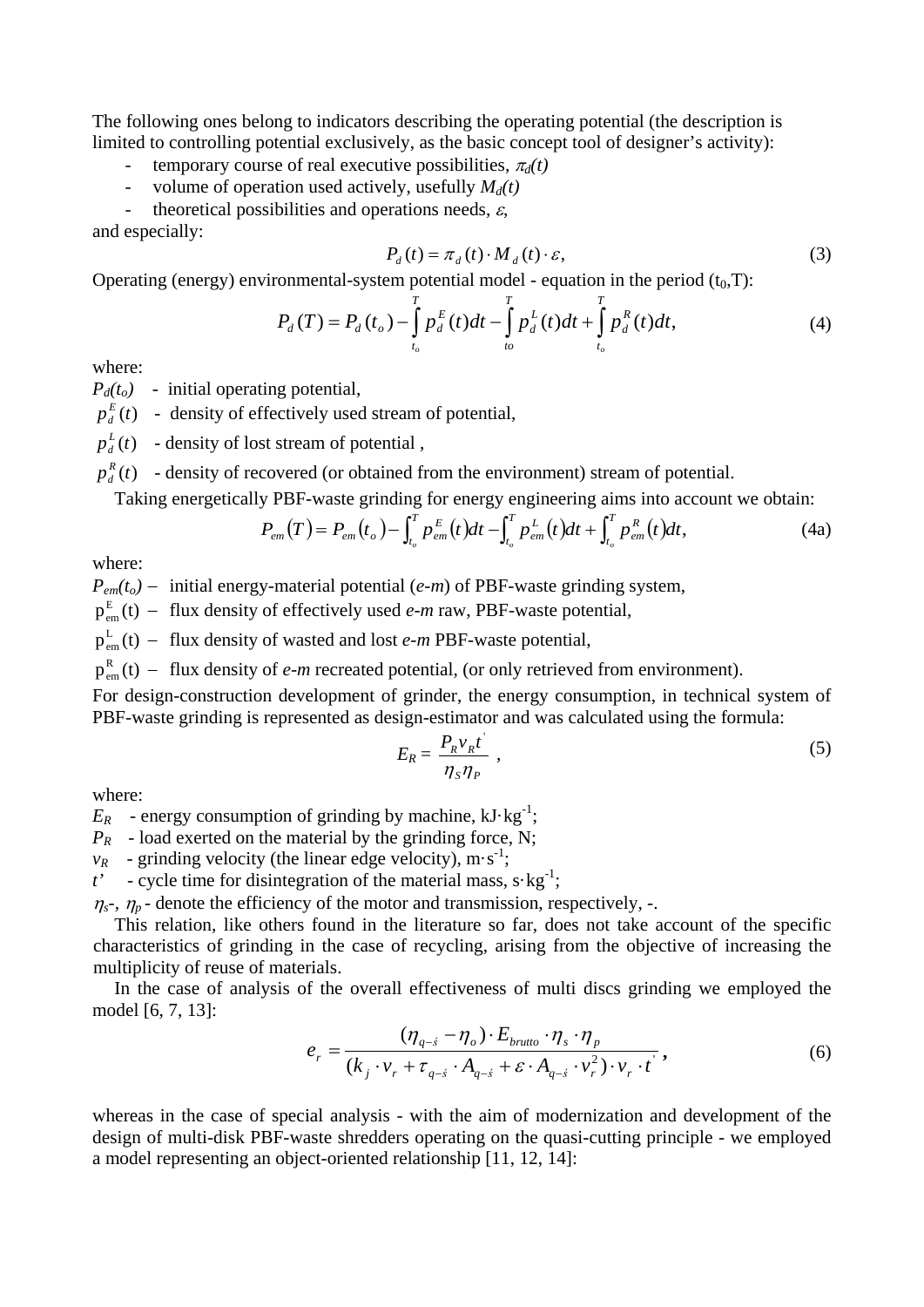$$
e_r = \frac{\eta_{q-\hat{s}} \cdot E_{brutto} \cdot \eta_s \cdot \eta_p}{(k_j \cdot v_r + \tau_{q-\hat{s}} \cdot A_{q-\hat{s}} + \varepsilon \cdot A_{q-\hat{s}} \cdot v_r^2) \cdot v_r \cdot t},
$$
\n<sup>(7)</sup>

where:

 $E_{gross}$  - energy contained in the PBF-materials being processed,  $MJ·kg^{-1}$ ;  $k_j$  - coefficient of resistances to dead motion, N·s·m<sup>-1</sup>;

 $\tau_{q-s}$  - quasi-cutting stresses, N·m<sup>-2</sup>;

 $A_{q.s.}$ ,  $A_{q.s.}$ ' - instantaneous and seconds cross-sectional PBF-waste area of quasi-cutting, m<sup>2</sup>;  $\varepsilon$  - proportionality factor, N·s<sup>2</sup>·m<sup>-4</sup>;

 $\eta_{q-s}$  - material efficiency of the process of thermodynamic conversion of the quasi-cut product:

$$
\eta_{q-s} = \frac{T'_{wy/q-s}}{T_{we/q-s}},
$$
\n(8)

where:

<sup>Τ</sup>*'wy/q-s* - mass of the output material after quasi-cutting, kg;

<sup>Τ</sup>*'we/q-s* - mass of the input material before quasi-cutting, kg;

 $\eta$ <sup>o</sup> - material efficiency of the conversion process without quasi cutting of the material:

$$
\eta_o = \frac{\mathcal{T}_{wy}}{\mathcal{T}_{we}} \,, \tag{9}
$$

where:

*T'wy* - mass of the output material without quasi-cutting, kg; *T'we* - mass of the input material without quasi-cutting, kg.

*E*

The energy effectiveness is defined thus:

$$
E_e = \frac{L_{oi} - L_{oi}}{L_{oi} + L_{oi}} \tag{10}
$$

where:

*Loi-, Loj-* successive instantaneous increments of the work of quasi cutting,  $N \cdot m$ .





The mathematical descriptions of the variables given in equations (6) to (10) are obtained from experiments or from data contained in processing tables. The following characteristics of motors and transmissions are determined in operational trials:

- the kinematics' transmission, ratio of angles speed:

$$
i_k = \frac{\omega_2}{\omega_1},\tag{11}
$$

- the dynamic transmission, ratio torque moment *M2* and *M1*:

$$
i_d = \frac{M_2}{M_1} \tag{12}
$$

- power  $N_1$  and  $N_s$  at transmission input, equal to the power at the output of the motor:

$$
N_I = N_S = \omega_I \cdot N_I, \tag{13}
$$

- power  $N_2$  and  $N_R$  at transmission output, equal to the grinding power: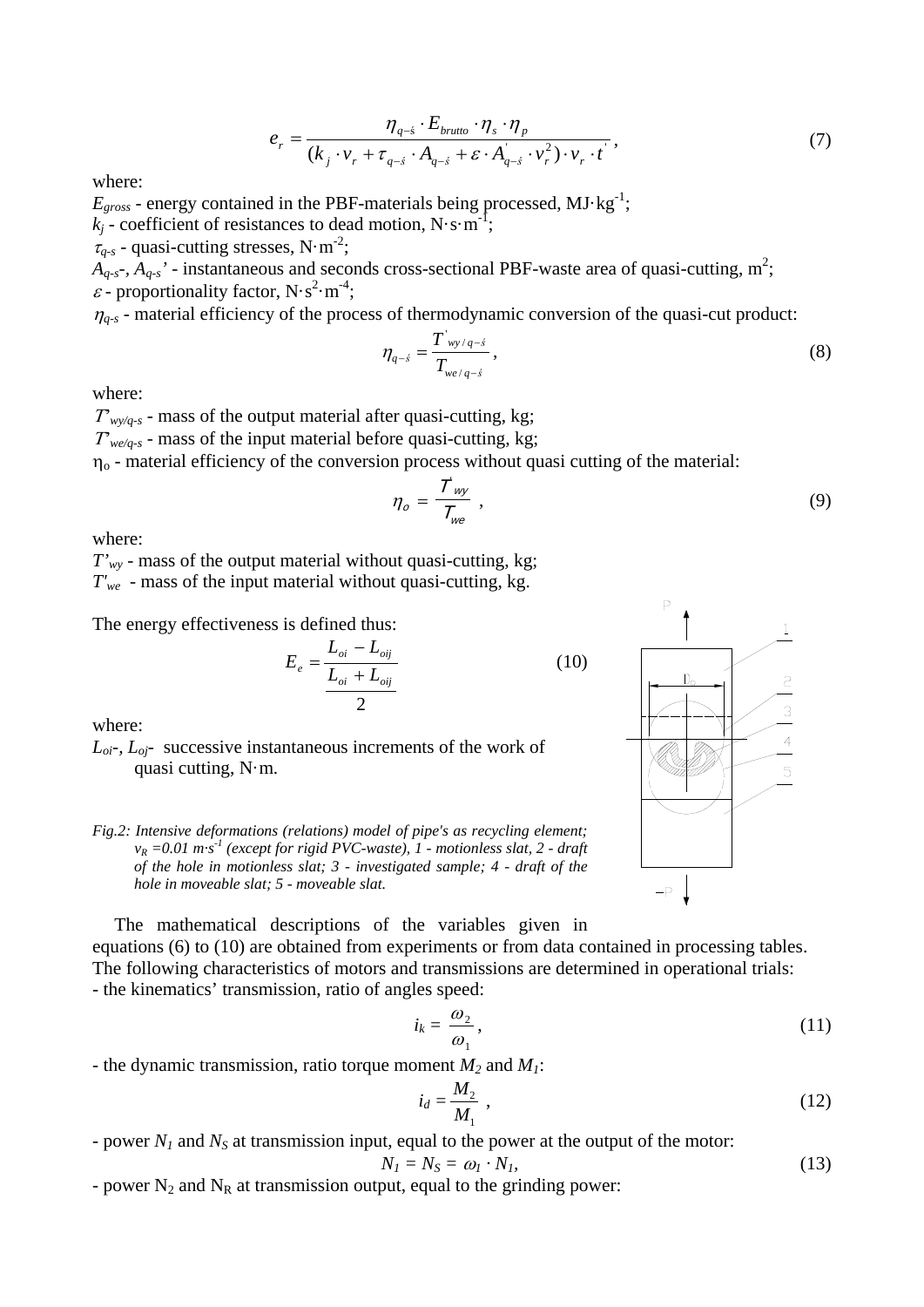$$
N_2 = N_R = \omega_2 \cdot N_2,\tag{14}
$$

- efficiency of the motor:

$$
\eta_s = \frac{N_1}{N_E} = \frac{\omega_1 \cdot M_1}{N_E},\tag{15}
$$

- efficiency of the transmission (gears):

$$
\eta_{p} = \frac{N_{2}}{N_{1}} = \frac{\omega_{2} \cdot M_{2}}{\omega_{1} \cdot M_{1}},
$$
\n(16)

- efficiency of the PBF-waste grinding process:

$$
\eta_r = \frac{E_{m/q-\dot{s}}}{E_r},\tag{17}
$$

where:

 $E_{m/q-s}$  - unit energy consumption for quasi-cutting in the conditions of the physical model (s. fig. 2) to a defined form of the grinded product,  $kJ \cdot kg^{-1}$ ;

 $E_r$ - unit energy consumption for quasi-cutting in machine conditions,  $kJ \cdot kg^{-1}$ ;

 $N_E$  - electric power supplied to the motor, W.

The energy efficiency of PBF-waste grinding and thermo processing is determined similarly. The input energy of processing  $E_{we}$  is the sum of the energy contained in the charge material  $E_{we1}$ , and the energy supplied to it  $E_{we2}$  ( $E_{we} = E_{we1} + E_{we2}$ ). The energy at process output  $E_{wy}$  is reduced by the energy losses  $E_{st}$ :

$$
\eta_{ep} = \frac{E_{wy}}{E_{we}} = \frac{E_{we} - E_{st}}{E_{wel} + E_{we2}} = \frac{E_{wel} + E_{we2} - E_{st}}{E_{wel} + E_{we2}},
$$
\n(18)

In the case of processing efficiency, the instantaneous values and the values occurring over the longer term are important. The mean value of the energy efficiency (or the mean energy efficiency) is sometimes called the energy efficiency in the literature [1, 2], but this is only justified when both efficiencies are equal to one another, e.g. in the case of auto-thermal processing.

### **Action characteristics – results and discussion**

**ERCO.net** (*System of Efficient Administration of Energy Media Management*) is a modern information technology tool that enables the main objectives to be achieved for monitoring the states and transformations of energy in the break-up engineering, and that also allows the actuators to be controlled according to the rules and policy for the energy management system.



*Fig.3: Characteristics-diagram of grinding and thermo process energy monitoring*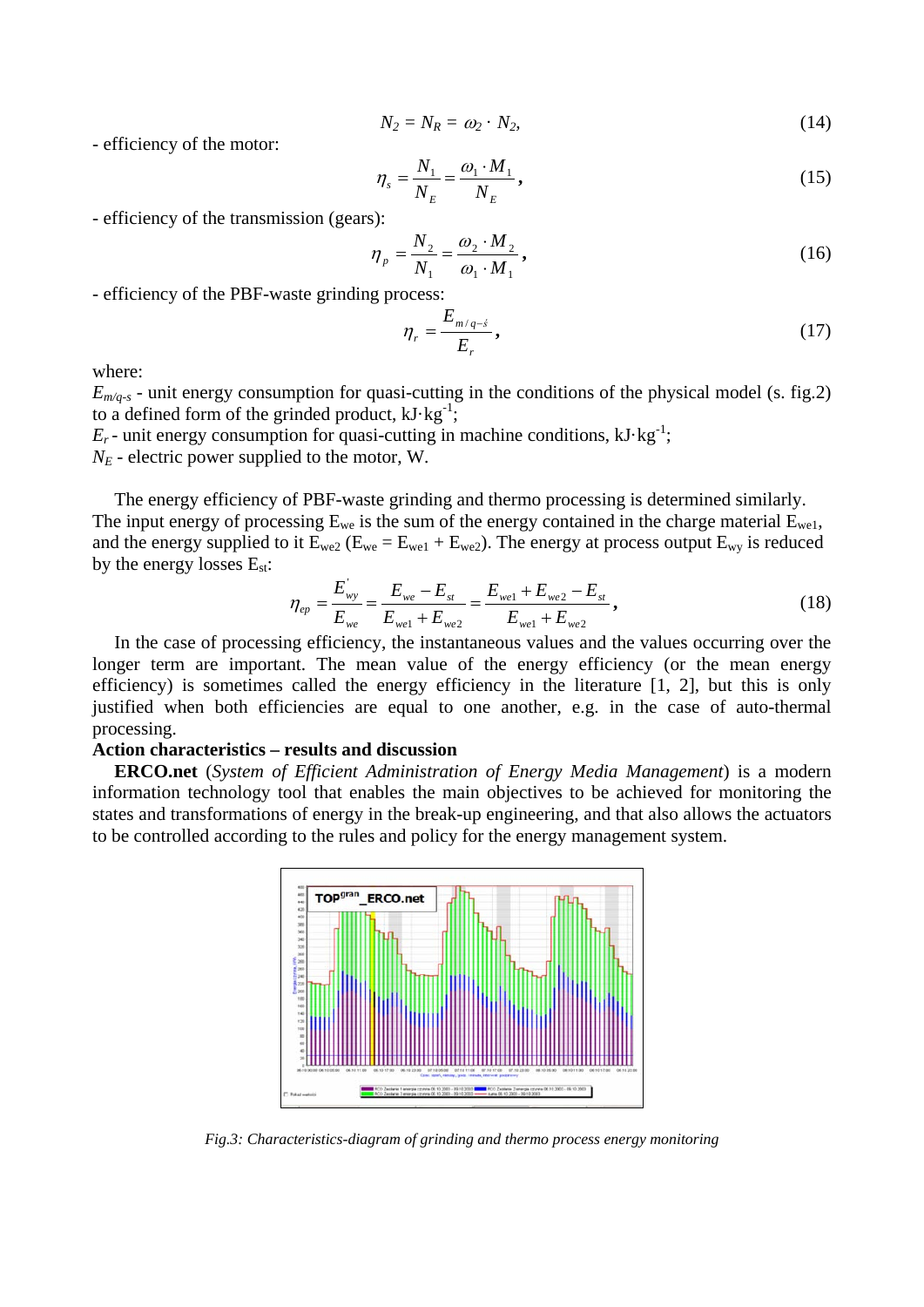This methodology is formation of the bases of knowledge about structural conceptions of multidiscs plastics-, bio- and fibrous-wastes grinders, and formations of energy-materials in recycling

process (acc. to the IE-TEST-07 procedures, fig.4 [4]). Characterization of solutions - specific, unique and suitable - for using them in similar conditions of the mechanical wastes processing into the set geometrical form and dimensions of the granulated for energy product.

*Fig.4: Solution: multi-discs grinders designnew-constructions for PBF-waste; elements and relations*



Given from experimental investigations results make up principles to shows selection onto settlement regarding to most suitable way of disintegration and solutions estimation of energy, work, effectiveness, energy consumptions and loads (Table 1).

| Tab.1. Energy, effectiveness and efficiency grinding characteristics |        |  |  |  |  |  |
|----------------------------------------------------------------------|--------|--|--|--|--|--|
| of plastics-biomaterials- and fibrous waste                          |        |  |  |  |  |  |
|                                                                      | $\sim$ |  |  |  |  |  |

| No. | Estimators of grinding development             | Plastics | <b>Biomaterials</b> | Fibrous waste |
|-----|------------------------------------------------|----------|---------------------|---------------|
|     |                                                | waste    | and waste           |               |
| 1.  | Energy consumption of grinding by machine,     |          |                     |               |
|     | $kJ \cdot kg$<br>$E_R$                         | 655,4    | 137,8               | 212,9         |
|     |                                                |          |                     |               |
| 2.  | Effectiveness of multi discs grinding, $e_r$ , | 68,7     | 116,1               | 98,6          |
| 3.  | Material efficiency of the conversion process, |          |                     |               |
|     | $\eta_0$                                       | 0,14     | 0,13                | 0,07          |
| 4.  | Efficiency of the PBF-waste grinding process,  |          |                     |               |
|     | $\eta_{\rm r}$                                 | 0,06     | 0,11                | 0,09          |
| 5.  | Energy efficiency of PBF-waste grinding and    |          |                     |               |
|     | thermo processing, $\eta_{ep}$ ,               | 0,28     | 0,27                | 0,14          |

Also discerning analysis of sub-ranges of chart gives aids to selection optimal grinders' construction and way of disintegration. However general solution for every chart characteristics, described by 4-th degree equation assigned area of possible search:

$$
H = a \Delta l^4 + b \Delta l^3 + c \Delta l^2 + d \Delta l + e
$$
  
for  $R^2 > 0.95$ 

The constructive features of the working set of the multiple discs grinder should be selected in such a way that the function achieves the maximal value (because of the  $e_R$ ,  $\eta_0$ ,  $\eta_r$ ,  $\eta_e$ , indicator value) or minimal (because of the value of the unit energy consumption indicator  $E_R$ ).

The point where the function value fulfils the required criterion is called problem solution:  $x^* =$  $(x<sup>*</sup><sub>1</sub>, ..., x<sup>*</sup><sub>n</sub>)$ . The solution is, of course, from the permissible area: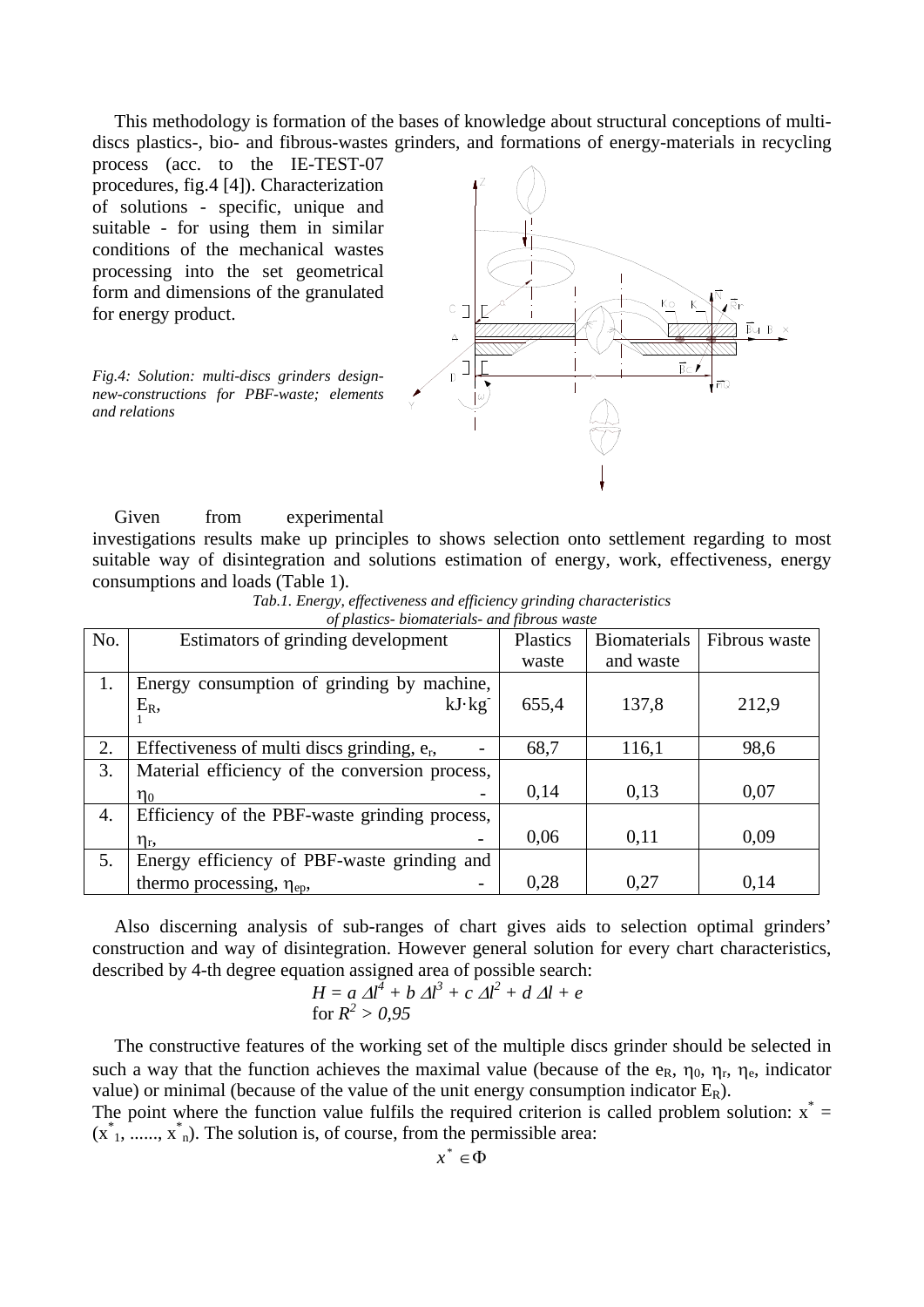The principle of the optimization support in the direction of getting the extreme solution can be defined:

$$
\left\{X^* \in \phi\right\}: \left\{\bigwedge_{x \in \phi} Z(x) \geq Z\left(X^*\right)\right\},\
$$

in the case of minimization of energy consumption  $(Z=E_R)$ 

$$
\left\{X^* \in \phi\right\} : \left\{\bigwedge_{x \in \phi} Z(x) \le Z\left(X^*\right)\right\}
$$

in the case of maximization of energetic milling indicator, material and energy efficiency  $(Z=$  $e_R, \eta_0, \eta_r, \eta_e)$ .

We attribute a great part to creative individuality- building, to aiding formation processes, by modern systems of grinding design development, design engineering, production, operation, recirculation, tests and estimation. A specific area of coexistence of the (Pw) plastics-, (Bw) biomaterials-, (Fw) fibrous waste and machinery construction, grinding parameters (LT, LO, LR, PK, PR, PLOT, PLOR, PPMT, PPMR, GPK, ST) is the engineering of wastes break-up in recycling process (tab.2). Many thousands years of tradition, ontology and construction development of the

**Solution** *Tab. 2. The PBF-waste grinding and grinders parameters*

| Symbol      | TOP <sup>gran</sup> _TEST_07 - New<br><b>Solutions, Product conception</b> | Pw             | <b>Bw</b>      | Fw             |
|-------------|----------------------------------------------------------------------------|----------------|----------------|----------------|
| <b>LT</b>   | Number of shields, -                                                       | 5              | 5              | 5              |
| LO          | Number of openings in<br>the first row of the first shield, -              | 9              | 9              | 9              |
| <b>LR</b>   | Number of rows, -                                                          | $\overline{2}$ | $\overline{2}$ | $\overline{2}$ |
| PК          | Angular velocity, rad $\cdot$ s <sup>-1</sup>                              | 11,34          | 8,83           | 21,5           |
| <b>PR</b>   | Row radius, m                                                              | 0,065          | 0,065          | 0,065          |
| <b>PLOT</b> | Increase of the number of<br>openings between shields, -                   | 2              | 2              | 2              |
| <b>PLOR</b> | Increase of the number of<br>openings between rows, -                      | $\overline{2}$ | 2              | 2              |
| <b>PPMT</b> | Increase of the radius of<br>rows between shields, m                       | 0,003          | 0,003          | 0,003          |
| <b>PPMR</b> | Increase of the radius of<br>rows in a shield, m                           | 0,002          | 0,002          | 0,002          |
| <b>GPK</b>  | Angular velocity gradient, , rad $s^{-1}$                                  | 2,00           | 1,50           | 4,00           |
| <b>ST</b>   | Shields' diameter, m                                                       | 0,255          |                | $0,255$ 0,255  |

grinding, mills ensure better and better setting in order and pro-innovation conjectures. There is constantly so much to be composed and innovated.

#### **3. Summary and comment**

The use of plastics, biomaterials fibrous materials is expected to continue and increase, driven by: potential for development, innovation, energy saving potential and positive contribution to climate protection, quality of life enhancement, enabling of affordable products.

Our most important task in the waste management area is to divert combustible waste from landfill. Plastics are particularly important to recover, as they offer many options including recovering the calorific content of the material. For recovery, mechanical recycling will remain the preferred method for homogeneous plastics waste streams, whereas for a number of mixed streams different energy recovery options are preferable. Both methods save resources and  $CO<sub>2</sub>$  emissions.

The methodology of the devices development in plastics, biomaterials, fibrous materials recycling for energy engineering, based on the system model (1) needs the fulfilment of the methodical conditions and improvement possibilities: of the grinder and PBFm and materials beings in the recycling process.

The first condition of development of the product creative methodology of PBF-waste break-up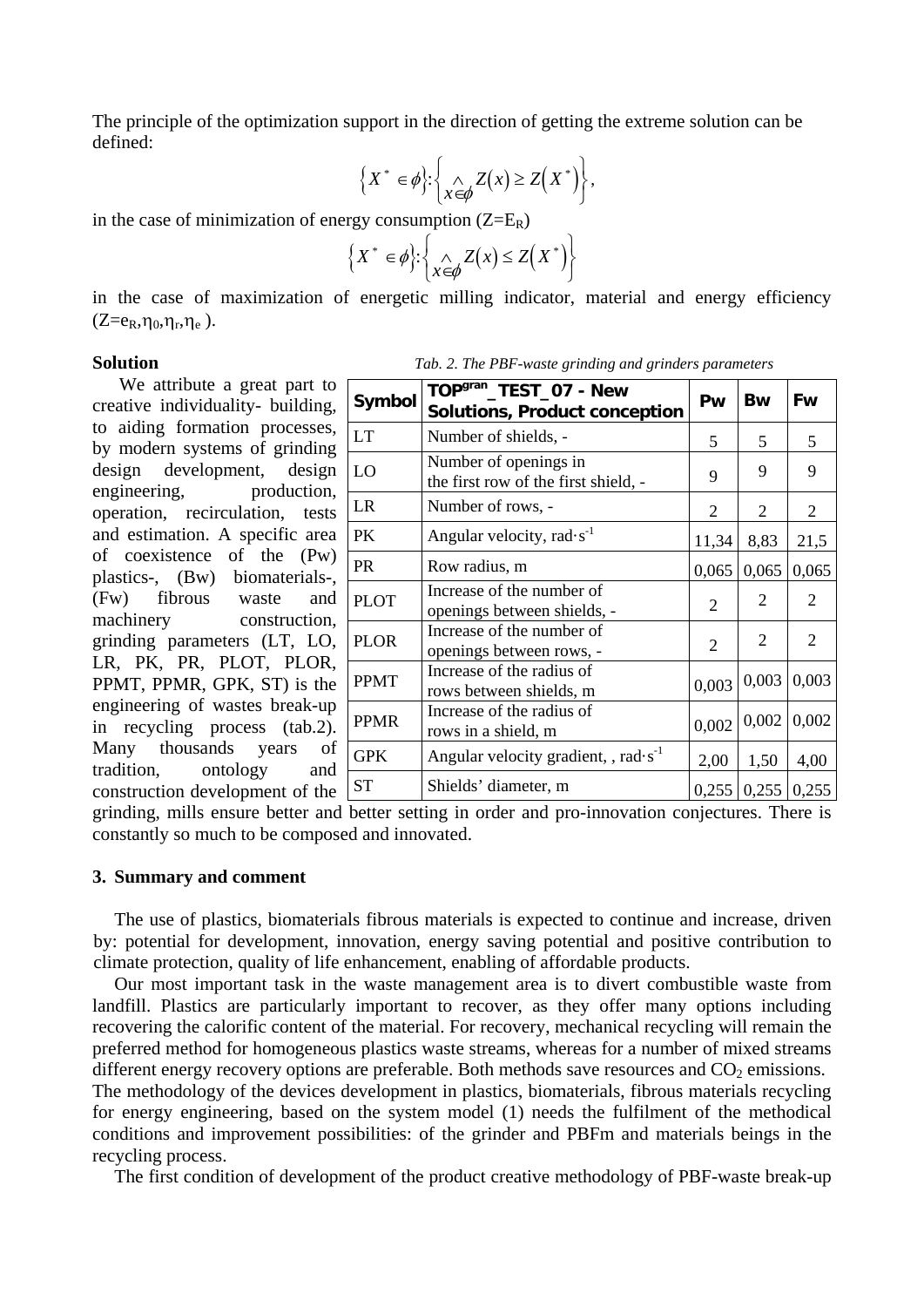in the recycling process for energy engineering is model description of the objective, of the solution essence (idea), processing of the conception, construction, production and monitoring of the machine novelty, e.g. in the **TOPgran** computer environment corresponding to the idea of the systems for integrated manufacturing of the machinery components.

There exists discrepancy between the calculated construction indicators and energetic efficiency indicators – determined for the machine built on the basis of the carried out support procedures. The discrepancy achieves the value of even several percent (the obtained result is the most adventageous when the discrepancy between the calculated construction and the constructed mill with the energy – consumption  $E_R = 655,4kJ \cdot kg^{-1}$  – with the criterion  $E_R < 700$  kJ $\cdot$ kg<sup>-1</sup> is 6,4%). In the process of searching for processing machines properties, it is necessary to include the following procedures:

- to use the scientific basis of machine construction and exploitation,
- to create new solutions on the basis of individual ideas taking into consideration the nature of needs,
- to take into consideration the complexity of technical systems to implement the stated processing function – steering, drive, service, repairing, power supply, damages, scrapping and others.

Plastics make up around 10% by weight of the feed but as much as 50% of the calorific content thanks to their high specific calorific value. The last 10 years have seen a remarkable change in the approach to waste management across Europe. As a result, there has been a significant increase in the recycling of all materials as well as more recovery of energy from combustible waste. The situation with respect to PBF-waste is no exception, and as this work demonstrates, both recycling and energy recovery of plastics-, bio- and fibrous waste continue to increase.

## **References:**

- 1. Kamyk, W., *PhD-Work (in polish),* UTP Bydgoszcz, 2008,
- 2. Chun, J.J.Yi, Moon, Y.H., *Application of neural networks to predict the width variation in a plate mill,* Journal of Material Processing Technology, April 2001,
- 3. Flizikowski, J.B., *Dissertation on construction (in polish),* Publishers ITE, Radom 2002,
- 4. Flizikowski, J.B., Flizikowski, A., Kamyk, W., *Ontology and Development of Food Grinder Construction. (in polish)*, Inżynieria Maszyn 20/03, pp. 223-226, Bydgoszcz 2003,
- 5. Flizikowski, J.B., *Global Algorithm of Machinery Innovation. (in polish),* Publishers BTN, Bydgoszcz 2006,
- 6. Flizikowski, J.B., Kopacek, P., *Innovation of Multi-disk Food Break-up. (in polish),* Inż. i Ap. Chem. 46, pp.46-47, No 1/2007,
- 7. Flizikowski, J.B., Kowalski, A., *Precise Drive of Food Grinders. (in polish),* Inż. i Ap. Chem. 46, pp. 48-49, No 1/2007,
- 8. Flizikowski, J.B., Lis, A., *Optimisation of Multi-disk Grinder. (in polish),* Inż. i Ap. Chem. 46, pp. 450-52, No 1/2007,
- 9. Kazimierczak, G., Pacula, B., Budzyński, A., *Solid Edge. Computer-aided Design. (in polish),* HELION, Gliwice, 2004,
- 10. Macko, M., *Effect of Design Features of Multi-disk Unit on Usable Characteristics of Breaking up Process of Plastics Pipe Recyclates. (in polish),* Dysertacja WM-ATR, Bydgoszcz 2000,
- 11. Mazurkiewicz, A., *Transformation of Knowledge in Machinery Construction and Operation. (in polish),* Publishers ITE, Radom 2002,
- 12. Ostwald, M., *The Elements of Construction Optimisation. (in polish),* Publishers PP, Poznań, 2003,
- 13. Xiao D., Xu, H., *An Integration of Ontology-based and Policy-based Network Management for Automation,* CIMCA-IAMTIC'06, 2006,